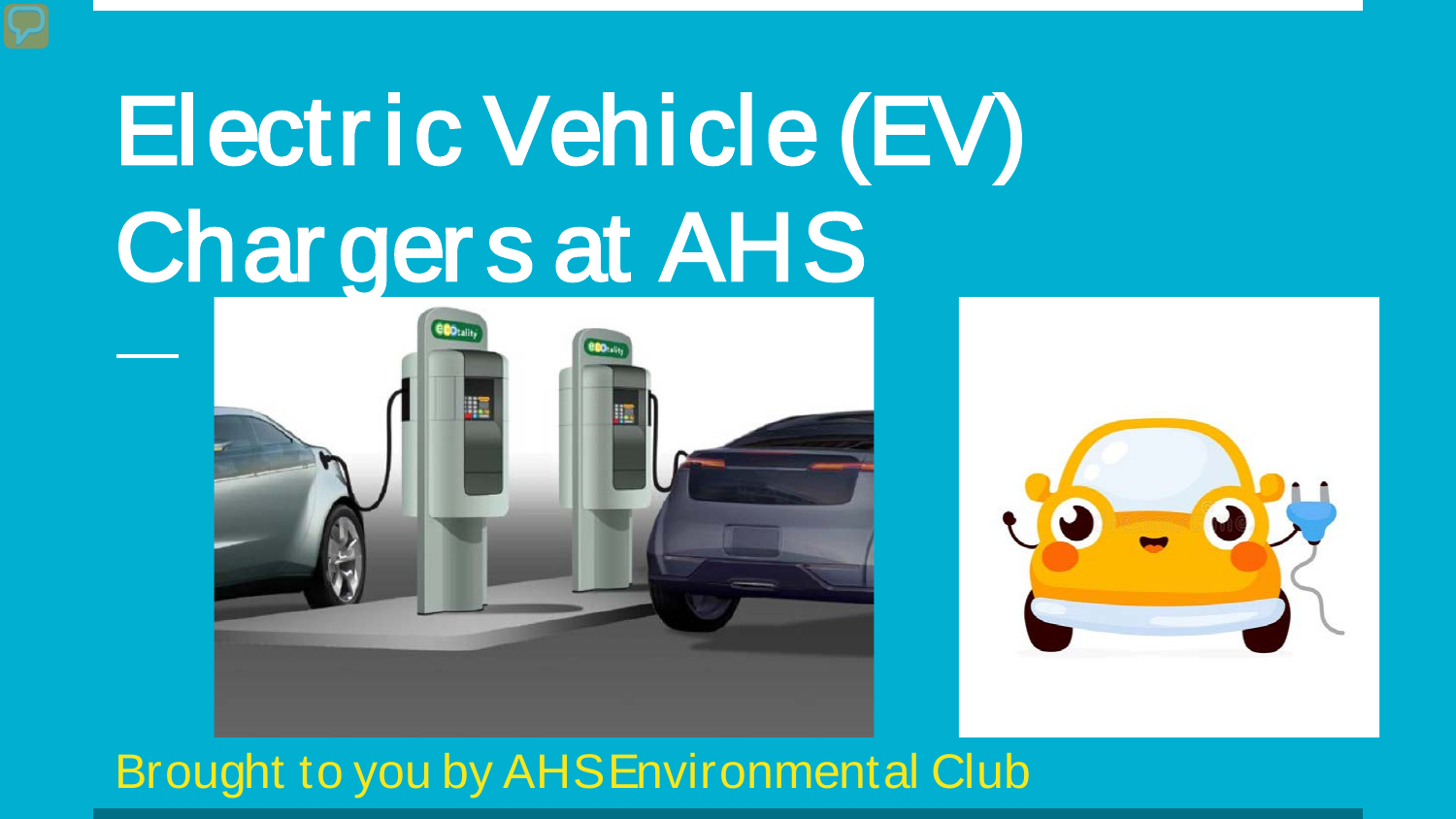# Why EV?

#### ● Reduce greenhouse gas emissions:

- Reduce the effects of climate change
- Improve public health
- Reduce acid rain (from NO2 from vehicles)
- [EVs require less maintenance](https://www.consumerreports.org/car-repair-maintenance/pay-less-for-vehicle-maintenance-with-an-ev/)
- [EVs are cost competitive](https://www.nytimes.com/interactive/2021/01/15/climate/electric-car-cost.html)



- EVs are responsive and have good torque (fun to drive)
- Chargers can help increase the range of an electric vehicle
- More information AHS student, Claire Dolan's EV block post: <https://andoverwecan.org/take-action/take-action-evs>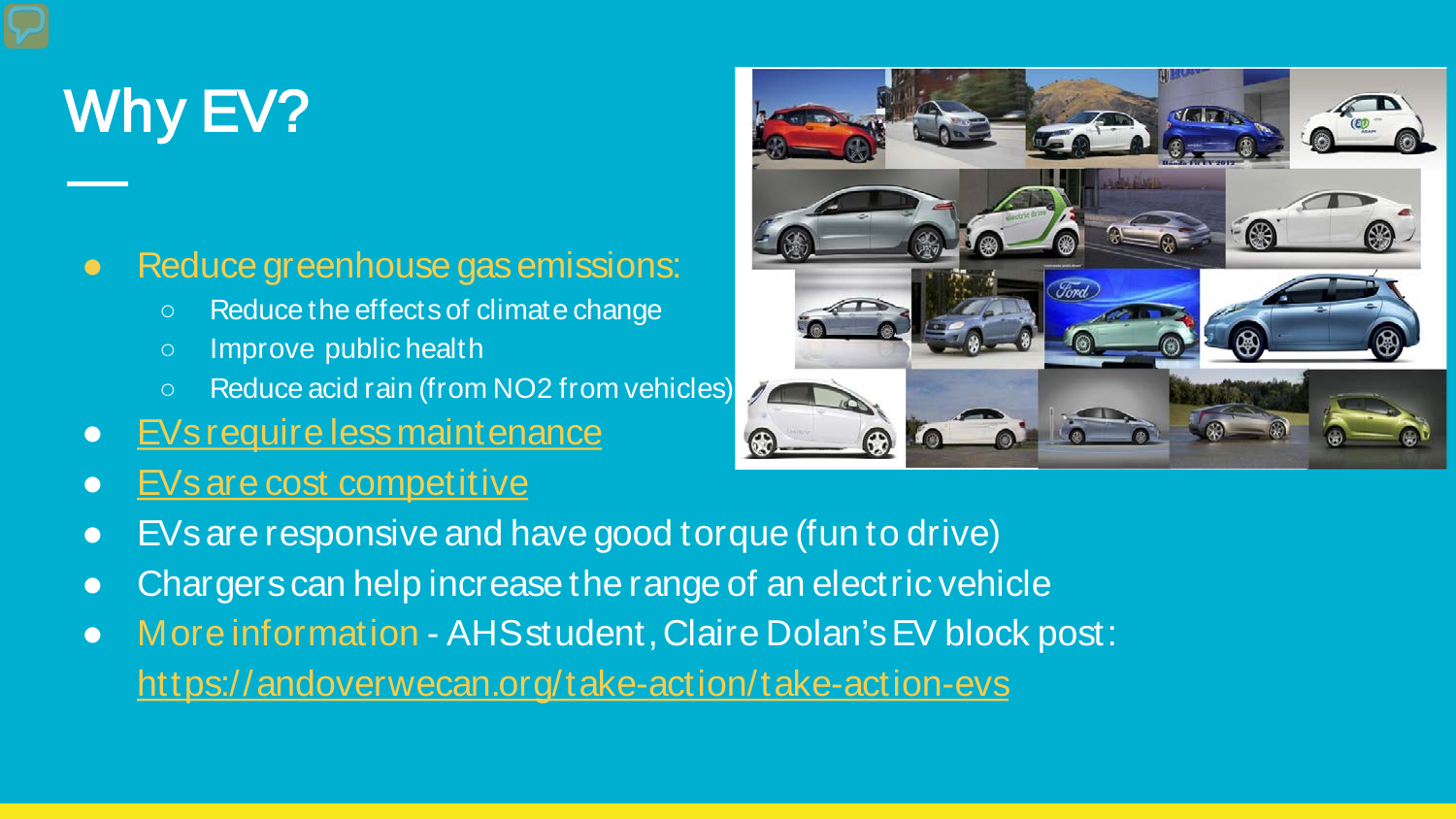#### Benefits of Installing Charging Stations at AHS

- Offers alternatives to fossil fuel based transport
- AHSis on 100% renewable grid (100% carbon offset credits, solar energy)
- Charger installation free or at a discounted price due to potential grant
- Setting a good **example**
- **Educational value**
- EVs expected to increase in popularity

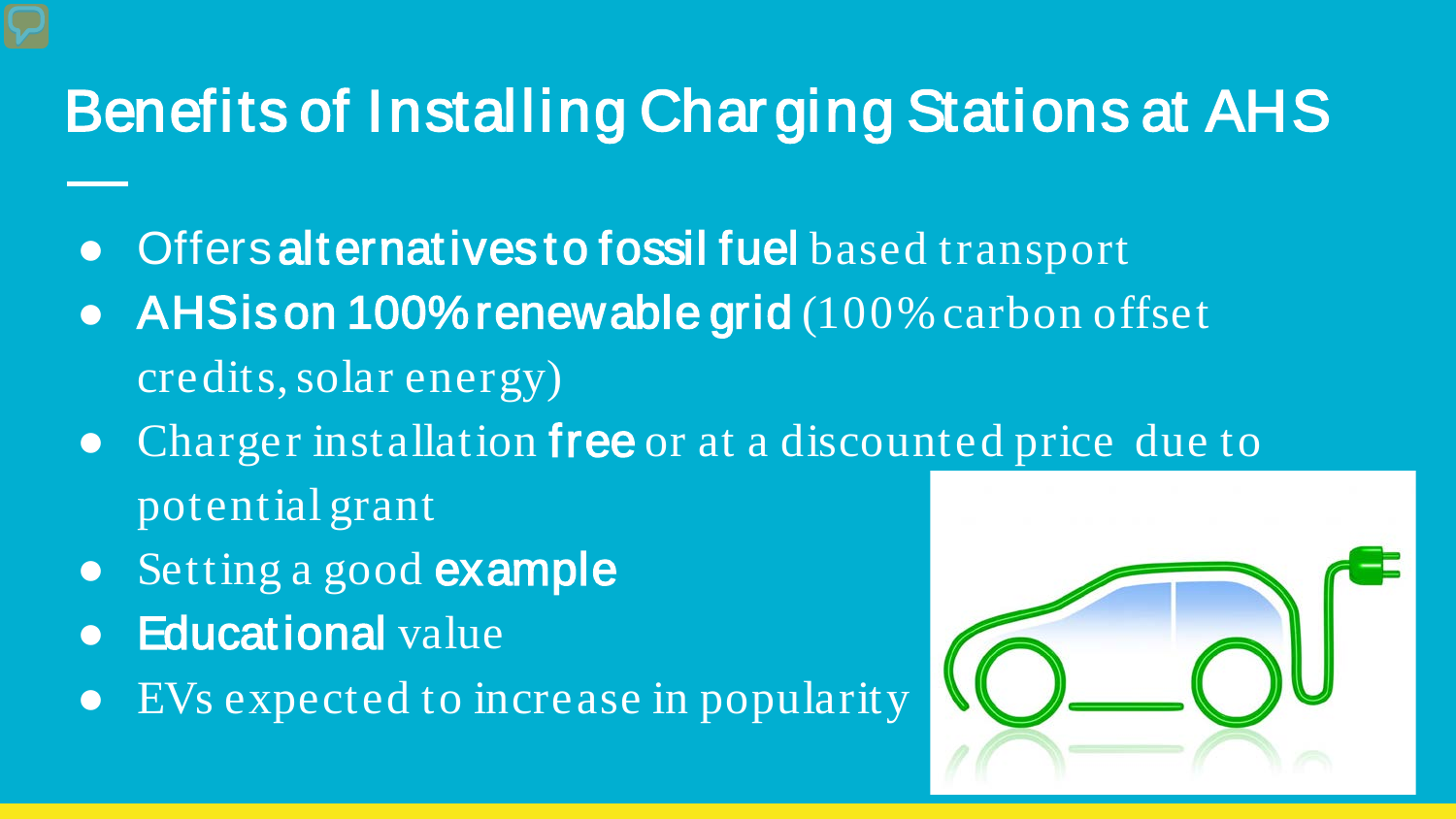#### Our Goals

- For environmental benefits, we recommend buying 2 dual port chargers
- If cost-prohibitive, we recommend 1 dual port charger while preparing for a second one in the future.
- Fundraising local car companies? Allowed to advertise?



54 students MAYBE 68 students YES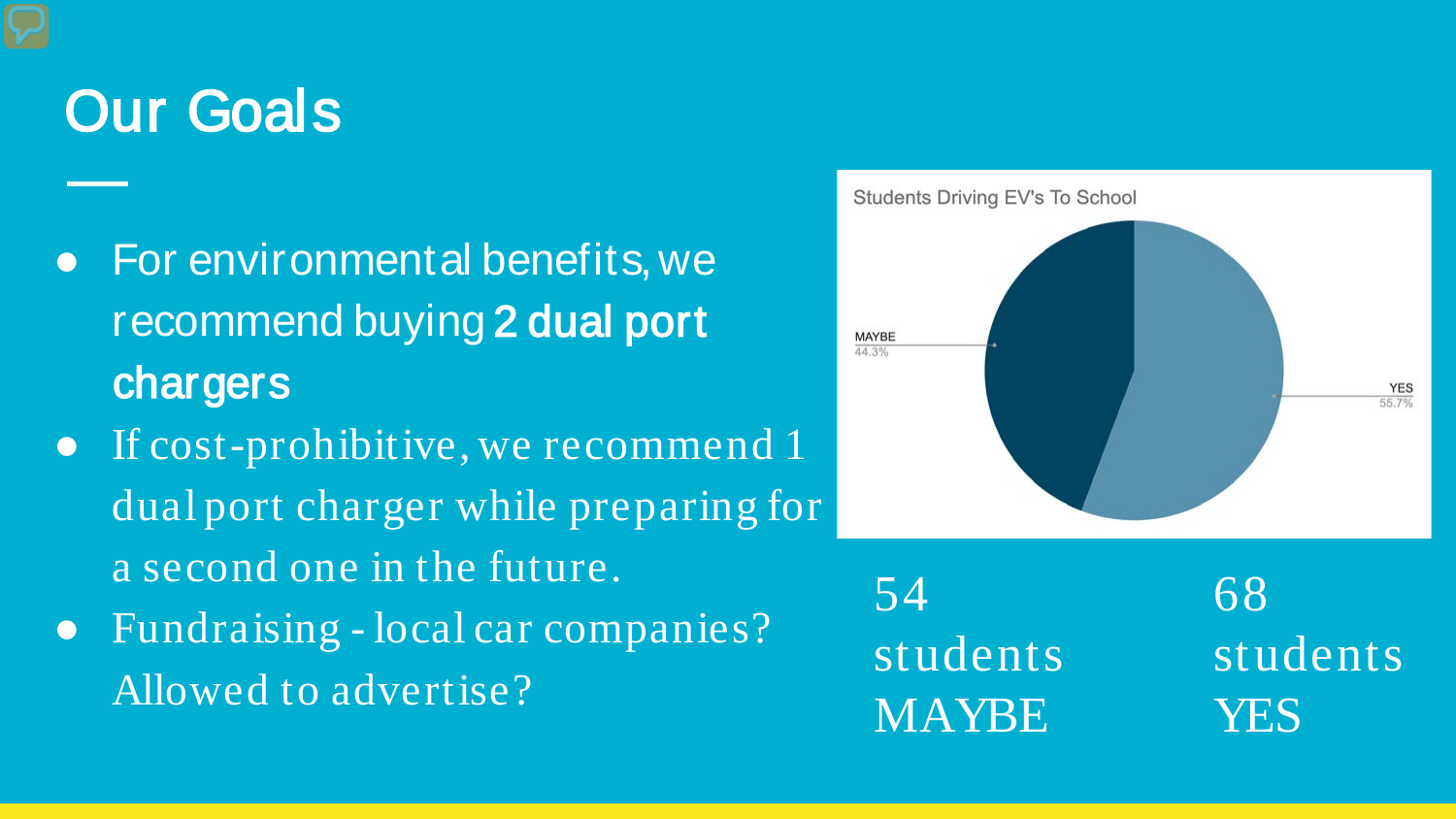#### Capacity / Pricing Assumptions

- Single port accommodates 5.5 EVs
- Dual port accommodates 11 EVs
- 4 ports (2 dual ports) accommodates 22 EVs

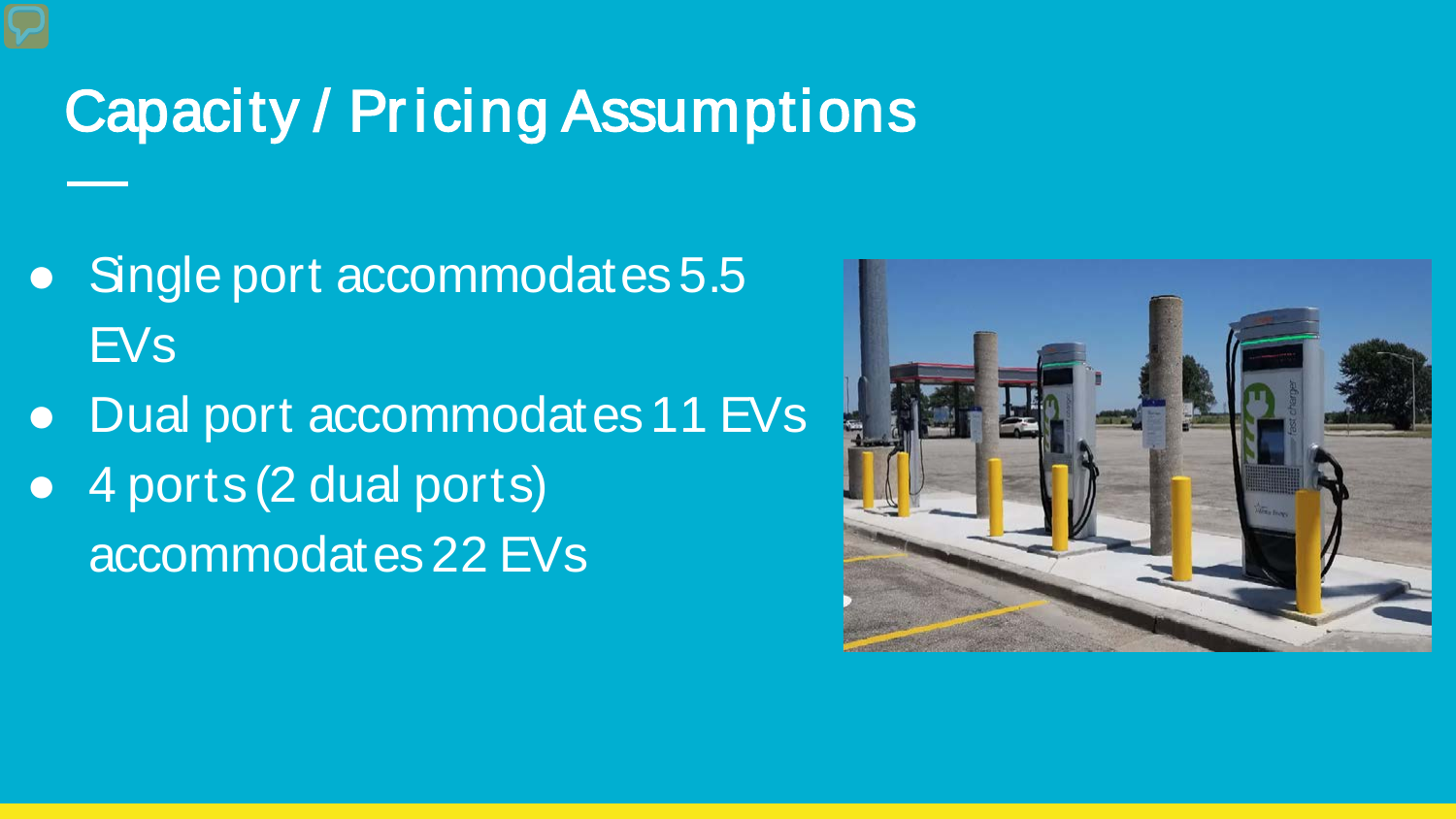## Pricing

- Charge users to cover yearly O&M costs
- Working with the Town, AHS Administration, and School Committee on pricing
- Will use Chargepoint app for money management

#### Pricing is at \$0.66/ hour to break even

ᄉ

 $\lceil 5 \rceil$ **Price** (set by Phillips Academy) \$6.60 (estimate) for 4 hours

**Energy Fee** 

\$0.25/kWh

Chargepoint pricing estimate feature. Users are able to select the duration of their charge, and see the approximate cost for using the charger for that amount of time.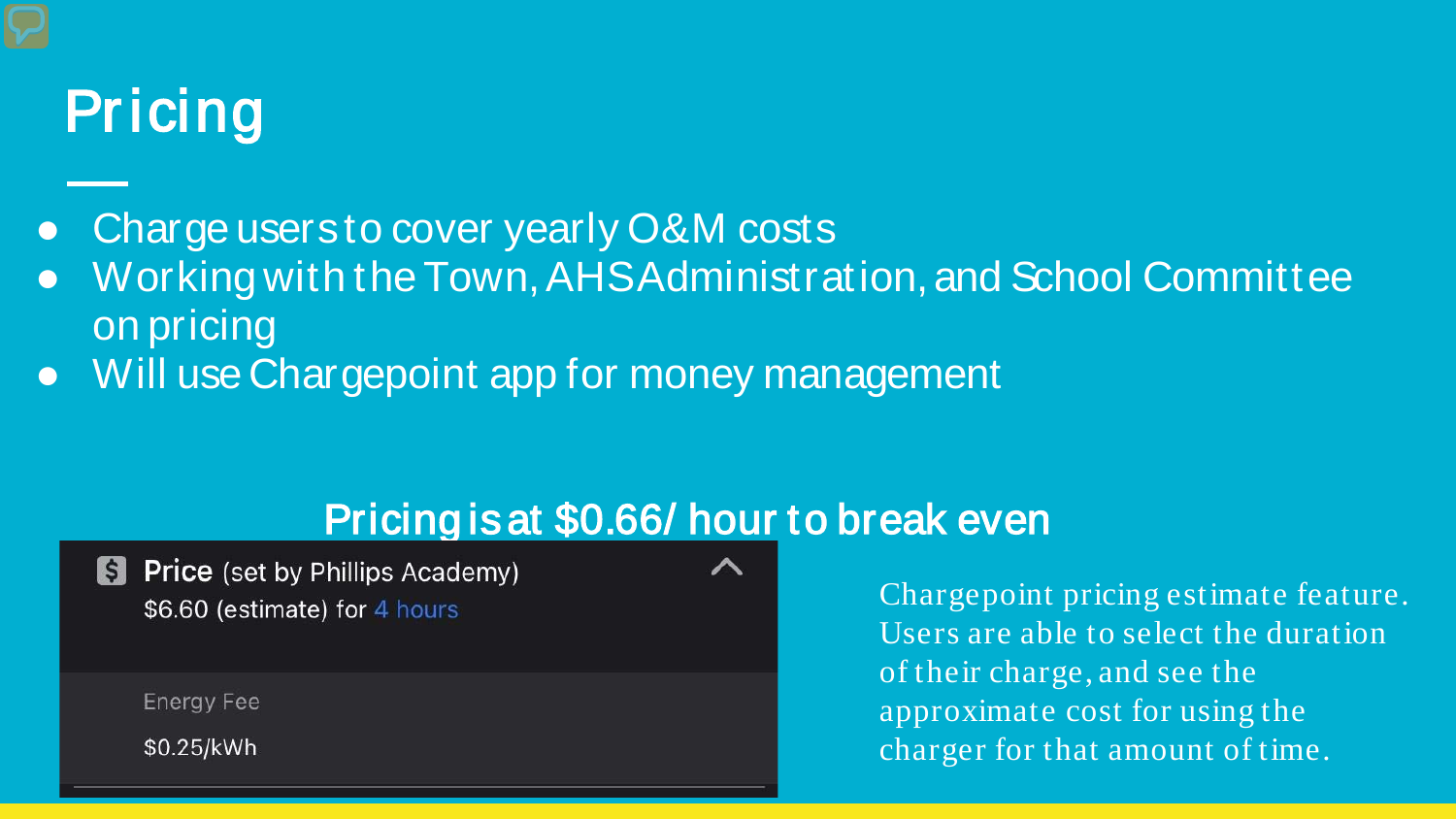#### Who would pay for this?



- The faster we apply for the grant, the more likely we are to get approved
	- The MassEVIP grant runs out of money quickly so time is of the essence
- If we are approved by this grant, 100% of the charger installation cost will be covered
- If not approved, National Grid incentives will cover 75%of the cost
- Set charging price so users cover the yearly O&M costs
- AHS Environmental Club would like to help with fundraising for O&M costs, but this is not a guarantee
- Discussed with Mr. Nembirkow, seems reasonable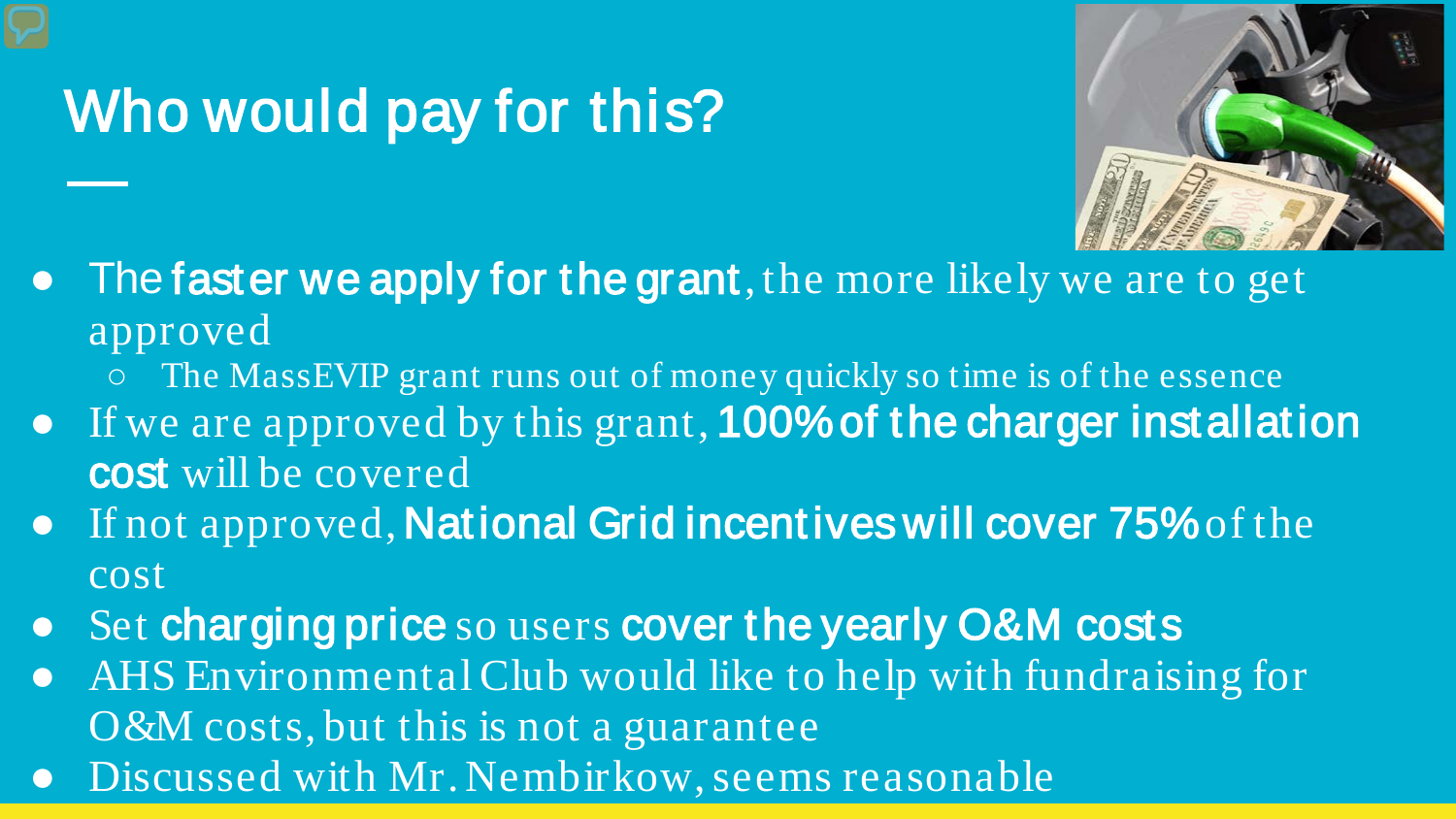### Chargepoint app

The information provided by the Chargepoint app about the PA charging station

- To Start Charging hold your phone by the card reader on the station
	- Otherwise need RFID card
- Click on station in app to see charging status of car + how many miles have been added
- Get notifications when your car is done charging
- Keepstrack of who has been using the charger and as a way for faculty/ staff to know when their car has been fully charged

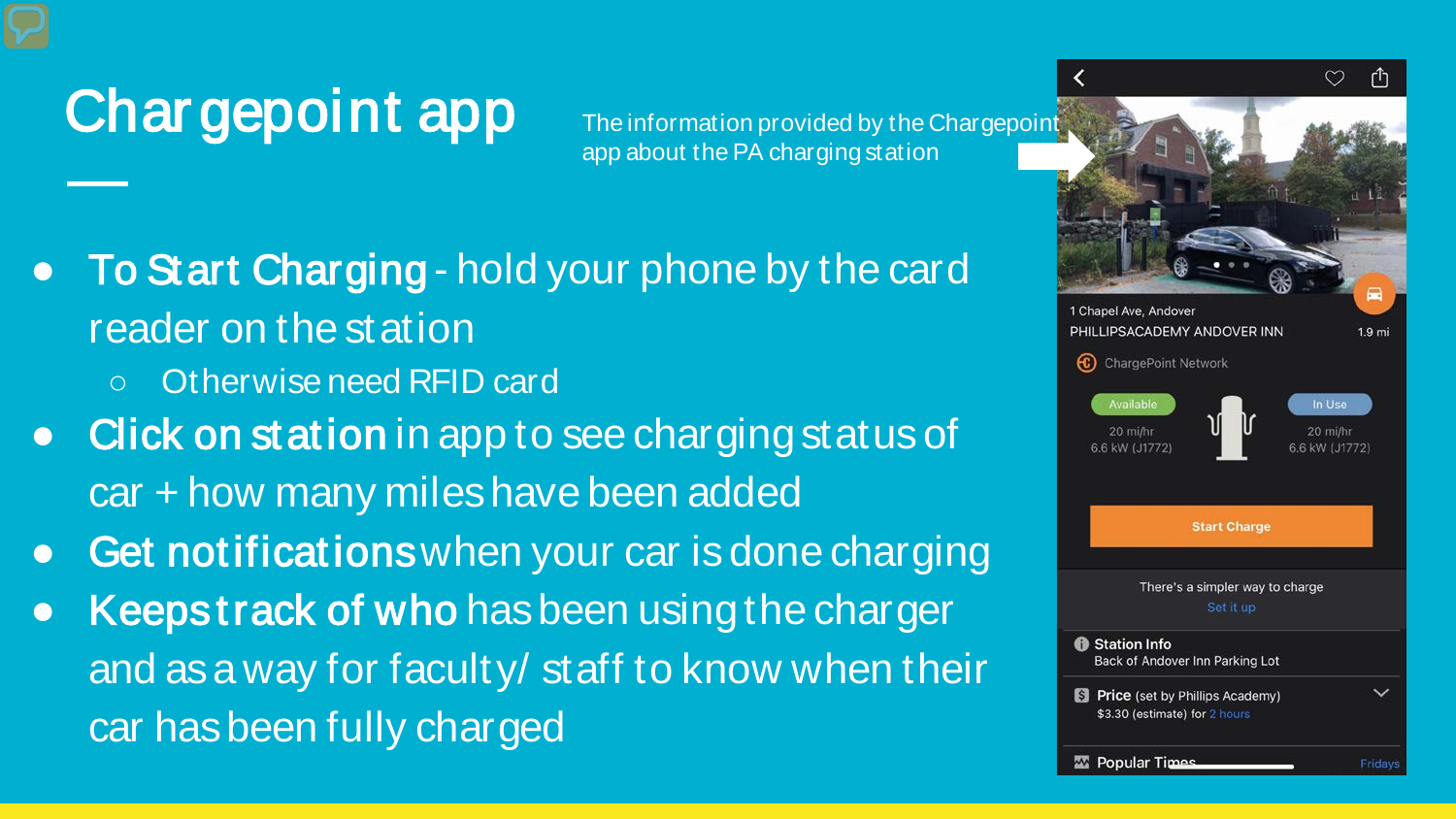#### Rules and Regulations



- Work with AHS Administration to develop rulesthat are fair to students and faculty
- Users will register into the charging group and agree to the formal rules
- Lack of respect for this privilege, and/or the equipment may ultimately result in a user losing their ability to charge and park in the charging spaces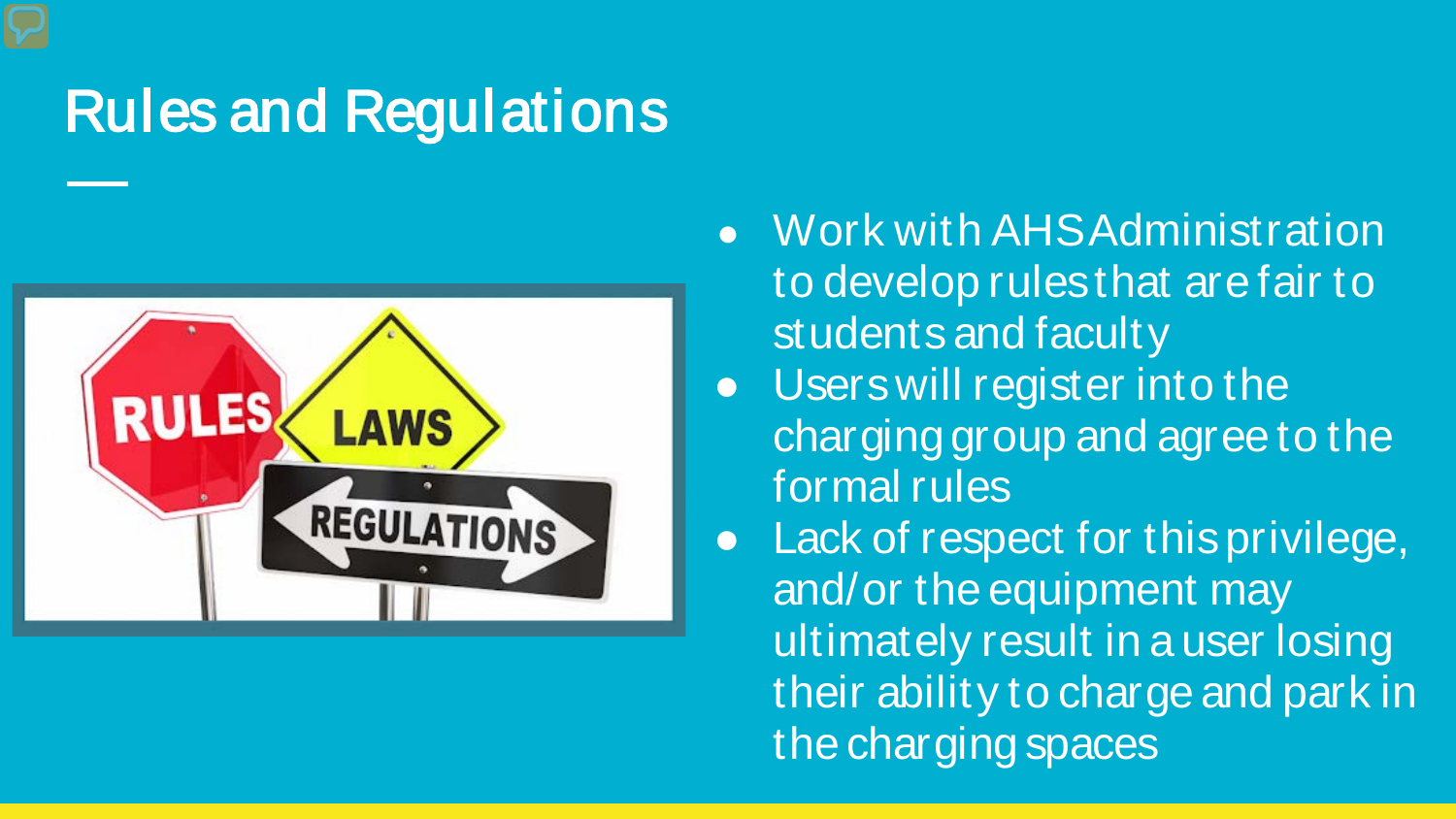## **Scheduling**

- The charging schedule will be sent out at the beginning of each week
- Users are responsible for communicating their personal schedules to coordinators
- Once registered into the charging group, users will create Chargepoint accounts and are responsible for using the chargers respectfully and efficiently

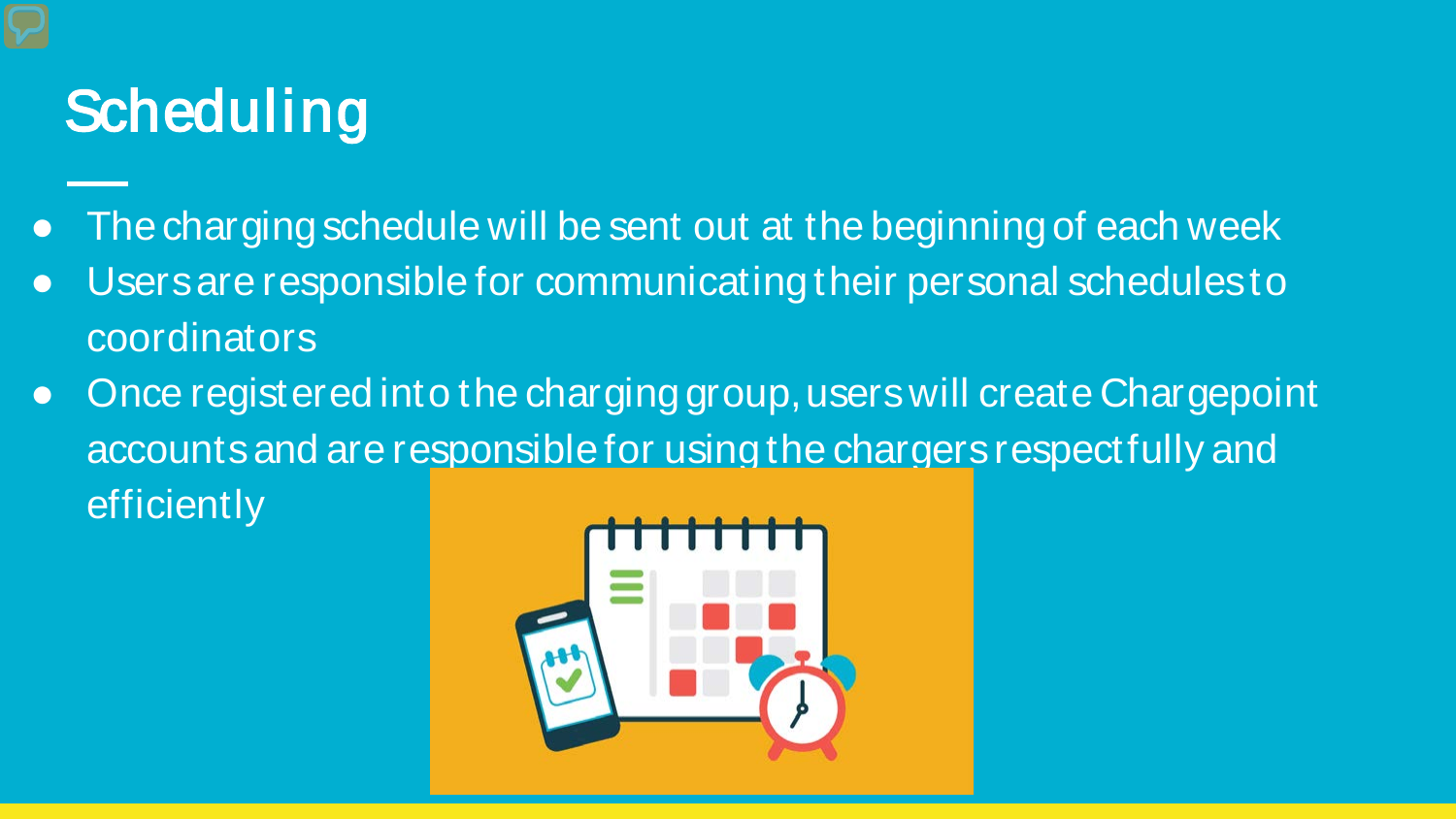#### Key Takeaways

- Installation of electric car chargers would makeAHS a green school leader
- User costs could cover O&M
- Students, administration, and town are working together
- $\bullet$  If MassEVIP grant is approved, the cost of the chargers would be covered
	- The money from this grant is first come, first serve, so the window of opportunity for being accepted is limited.

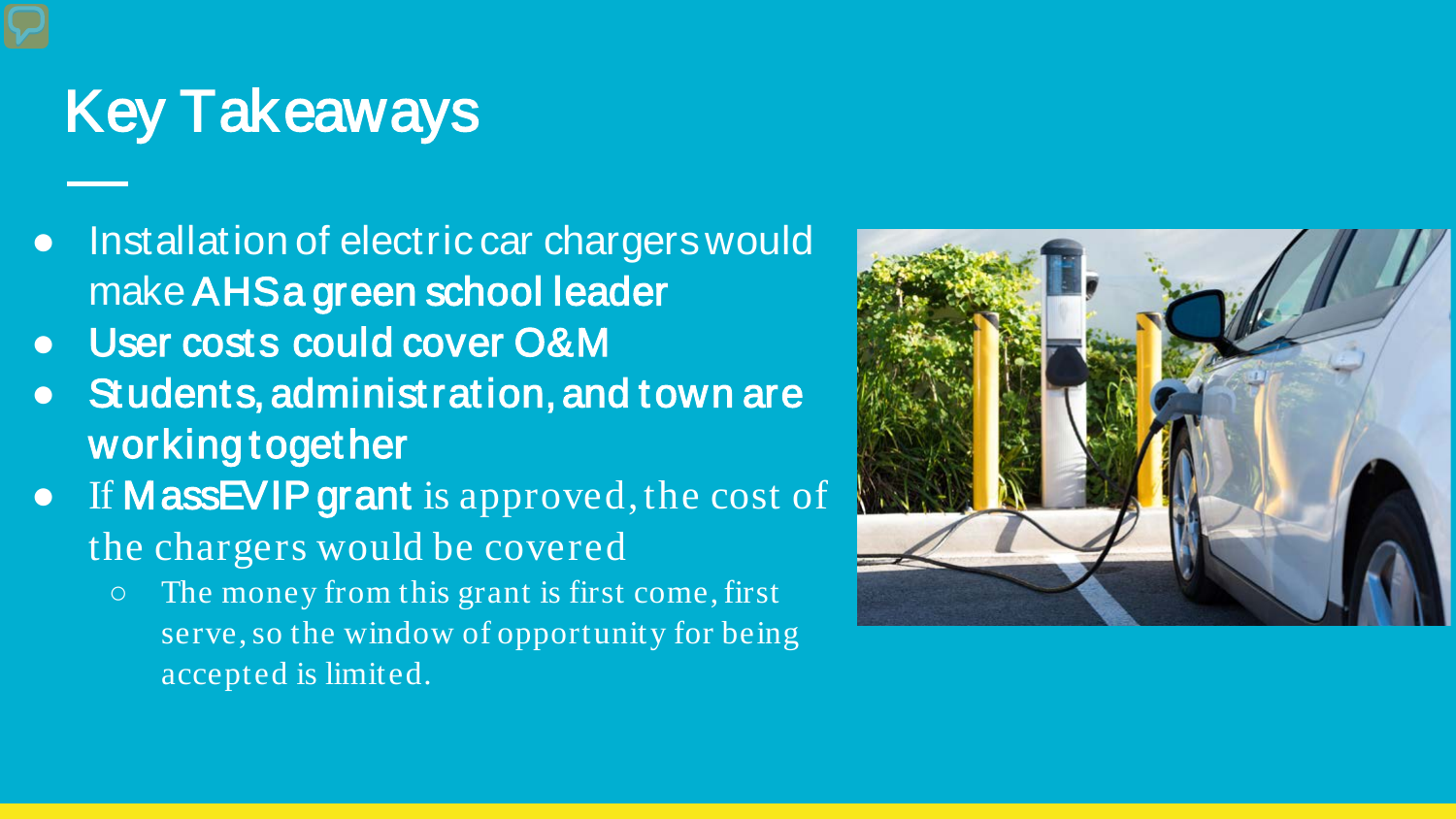#### We would like to thank



- Dr. Losick-Yang
- **Ms. Nicosia**
- Mr. Darlington
- Mr. Nembirkow
- Mr. Jannetti
- **Mrs. Cutler**
- Dr. Bach and the School Committee Members for their time and consideration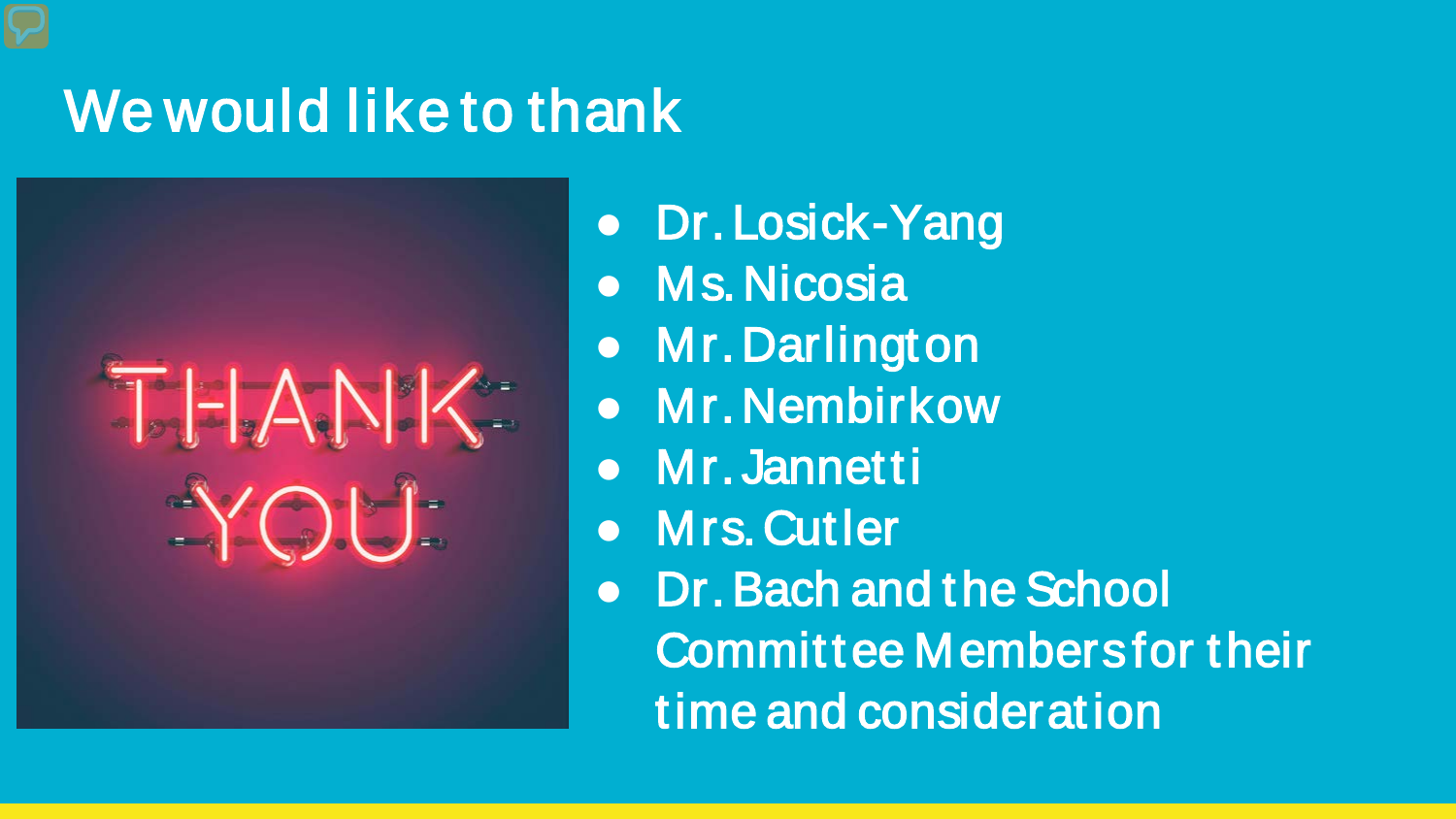#### AHS Environmental Club EV Charger Committee

Yashvi Gosalia, AHS '21 [ygosalia2021@k12.andoverma.us](mailto:ygosalia2021@k12.andoverma.us) Eva McKone, AHS '22 [emckone2022@k12.andoverma.us](mailto:emckone2022@k12.andoverma.us) Courtney Duffy, AHS '22 [cduffy2022@k12.andoverma.us](mailto:cduffy2022@k12.andoverma.us) Marco Gomez Cabo, AHS '24 [mgomez2024@k12.andoverma.us](mailto:mgomez2024@k12.andoverma.us)